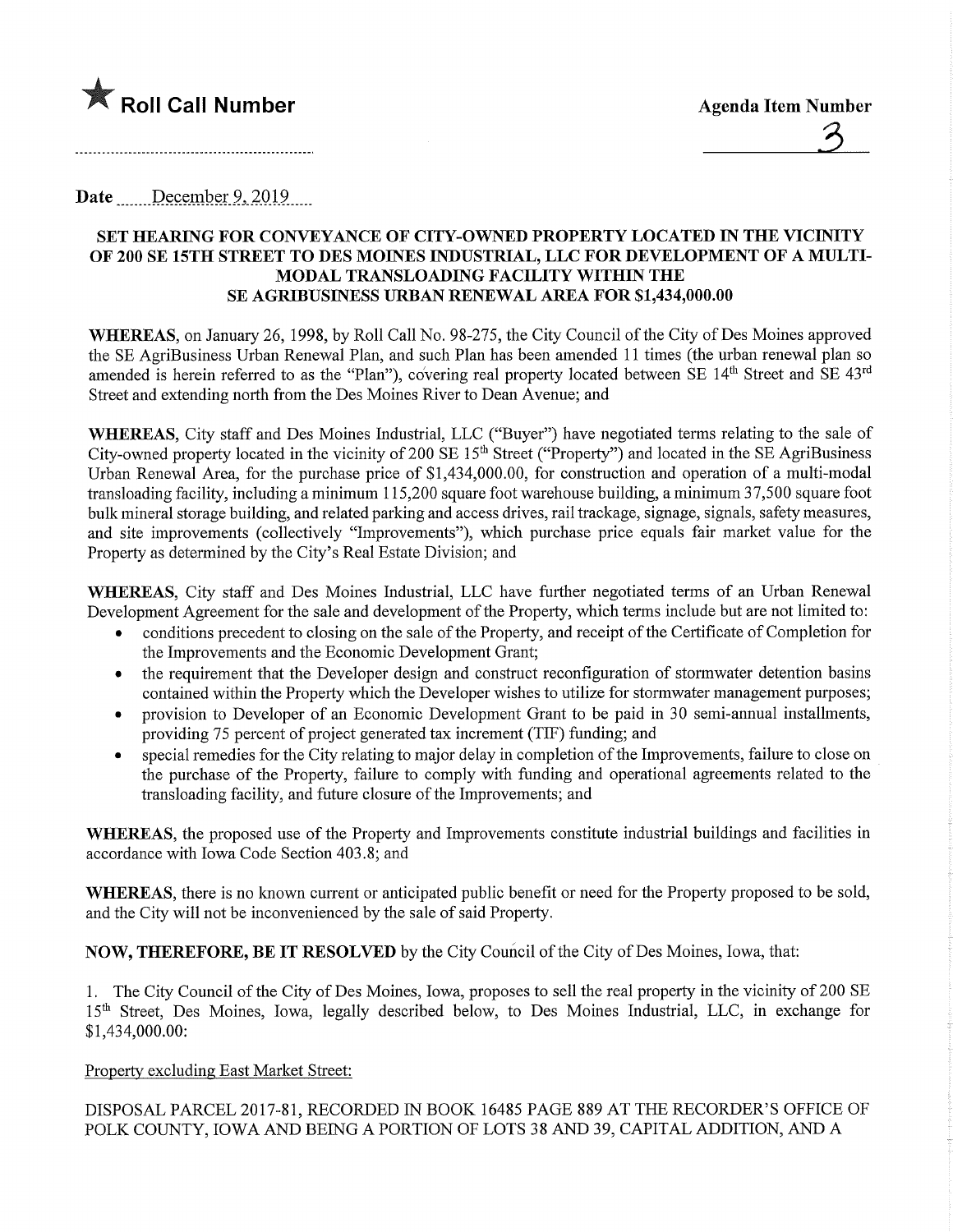



# Date December 9, 2019

PORTION OF LOTS 36, BROOKS AND COS ADDITION TO THE CITY OF DES MOINES, ALL OFFICIAL PLATS, ALL NOW FORMING A PART OF THE CITY OF DES MOINES, POLK COUNTY, IOWA, AND MORE PARTICULARLY DESCRIBED AS FOLLOWS: BEGINNING AT THE SOUTHWEST CORNER OF SAID LOT 39; THENCE NORTH 00°(DEGREES) 17'(MINUTES) 46" (SECONDS) WEST, 33.21 FEET ON THE WEST LINE OF SAID LOT; THENCE NORTH 89°42'14" EAST, 120.42 FEET; THENCE NORTH 01°11'18" WEST, 78.83 FEET; THENCE NORTH 89°51'12" EAST, 314.91 FEET TO THE WEST RIGHT OF WAY LINE OF SE 18TH STREET; THENCE SOUTH 00°08'48" EAST, 131.06 FEET ON SAID WEST RIGHT OF WAY LINE; THENCE NORTH 90°00'00" WEST, 381.07 FEET TO THE SOUTH LINE OF SAID LOT 38; THENCE NORTH 71 °33'42" WEST, 55.65 FEET ON THE SOUTH LINE OF SAID LOTS 38 AND 39 TO THE POINT OF BEGINNING;

#### AND

STORM WATER MANAGEMENT PARCEL 2017-78, RECORDED IN BOOK 16485 PAGE 889 AT THE RECORDER'S OFFICE OF POLK COUNTY, IOWA AND BEING A PORTION OF LOTS 28 THRU 31, AND ALL OF LOTS 32 THRU 34, 40 THRU 44, AND A PORTION OF VACATED ALLEY ADJOINING SAID LOTS, A PORTION OF VACATED ELM STREET ADJOINING LOTS 31 THRU 34, ALL IN CAPITAL ADDITION AND A PORTION OF LOTS 34, AND 35, BROOKS AND COS ADDITION TO THE CITY OF DES MOINES, AND A PORTION OF FORMER CHICAGO, ROCK ISLAND, & PACIFIC RAILROAD, ALL OFFICIAL PLATS, ALL NOW FORMING A PART OF THE CITY OF DES MOINES, POLK COUNTY, IOWA, AND MORE PARTICULARLY DESCRIBED AS FOLLOWS: BEGINNING AT THE NORTHEAST CORNER OF SAID LOT 40; THENCE SOUTH 00°(DEGREES) 17'(MINUTES) 46"(MINUTES) EAST, 99.11 FEET ON THE EAST LINE OF SAID LOT 40 TO THE NORTH LINE OF SAID FORMER CHICAGO, ROCK ISLAND, & PACIFIC RAILROAD; THENCE SOUTH 71°33'42" EAST, 55.65 FEET ON SAID NORTH LINE; THENCE NORTH 90°00'00" WEST, 394.14 FEET; THENCE WESTERLY 130.98 FEET ON A TANGENT CURVE TO THE LEFT WITH A RADIUS OF 5115.00 FEET, A CHORD OF WHICH BEARS NORTH 89°15'59" WEST, 130.97 FEET; THENCE NORTH 78°45'06" EAST, 41.57 FEET; THENCE NORTH 45°26'58" EAST, 419.76 FEET TO THE NORTH RIGHT OF WAY LINE OF SAID VACATED ELM STREET; THENCE SOUTH 89°54'52" EAST, 91.71 FEET ON SAID NORTH RIGHT OF WAY LINE; THENCE SOUTH 00°17'46" EAST, 184.00 FEET ON THE EAST LINE OF SAID LOT 34, CAPITAL ADDITION AND ITS NORTHERLY AND SOUTHERLY EXTENSION THEREOF TO THE NORTHWEST CORNER OF SAID LOT 40; THENCE SOUTH 89°54'50" EAST, 39.23 FEET ON THE NORTH LINE OF SAID LOT 40 TO THE POINT OF BEGINNING;

### AND

ALL OF VACATED EAST ELM STREET RIGHT OF WAY LYING SOUTH OF AND ADJOINING LOTS 1,2 AND 3 OF SAID CAPITAL ADDITION;

### AND

ALL OF THE VACATED EAST/WEST ALLEY RIGHT OF WAY LYING SOUTH OF AND ADJOINING LOTS 35, 36 AND 37 OF SAID CAPITAL ADDITION;

AND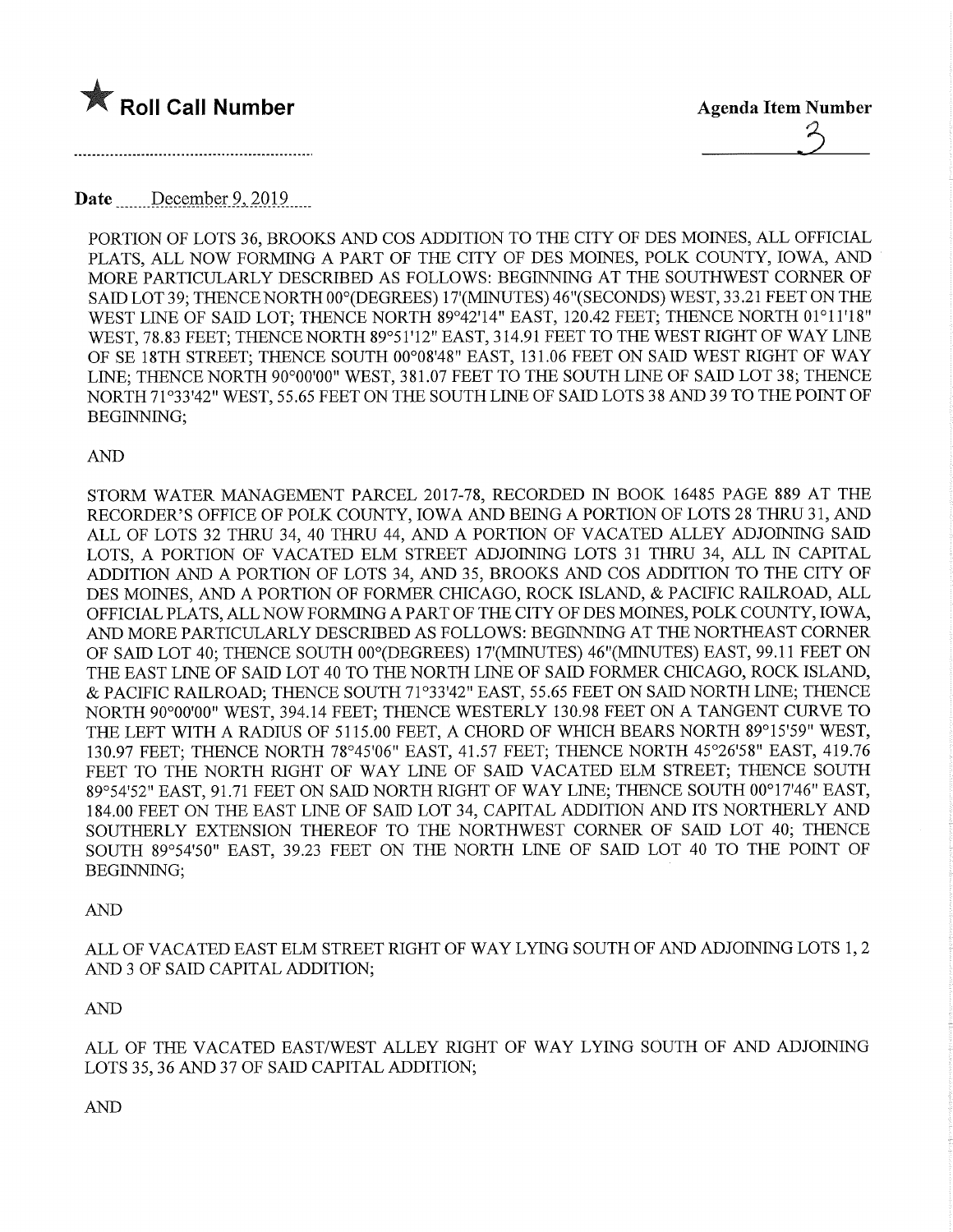

Date December 9, 2019

PARCEL A, RECORDED IN BOOK 14883 PAGE 81 AT THE RECORDER'S OFFICE OF POLK COUNTY, IOWA AND BEING A PORTION OF LOT 1, OFFICIAL PLAT OF BLOCK 33 OF BROOKS & COS ADDITION, AN OFFICIAL PLAT; AND A PORTION OF BLOCK 33, BROOKS & COS ADDITION, AN OFFICIAL PLAT, AND A PORTION OF LOTS 8 THRU 19, COTTAGE ADDITION, AN OFFICIAL PLAT; AND LOTS 11 THRU 27 AND A PORTION OF LOTS 28 THRU 31, A PORTION OF VACATED ELM STREET ADJOINING LOTS 6 THRU 19, CAPITAL ADDITION, AN OFFICIAL PLAT; AND A PORTION OF PART OF BLOCK 34, BROOKS & COS ADDITION TO CITY OF DES MOINES, AN OFFICIAL PLAT; AND ALL OF LOTS 4 AND 5 AND A PORTION OF LOTS 3 AND 6, AND A PORTION OF THE VACATED ALLEY ADJOINING LOTS 3 AND 4, CHOICE ADDITION TO DES MOINES IOWA, AN OFFICIAL PLAT; AND A PORTION OF VACATED SOUTHEAST 16TH STREET, AND A PORTION OF THE VACATED RIGHT OF WAY OF THE FORMER CHICAGO, ROCK ISLAND, AND PACIFIC RAILROAD (C.R.I.& P. RAILROAD), AND A PORTION OF A VACATED RAILROAD, ALL NOW INCLUDED IN AND FORMING A PART OF THE CITY OF DES MOINES, POLK COUNTY, IOWA, AND MORE PARTICULARLY DESCRIBED AS FOLLOWS: BEGINNING AT THE NORTHWEST CORNER OF SAID LOT 33; THENCE SOUTH 89°(DEGREES) 54'(MINUTES) 41 "(SECONDS) EAST, 1142.21 FEET ON THE SOUTHERLY RIGHT OF WAY LINE OF EAST MARKET STREET TO THE NORTHEAST CORNER OF SAID LOT 11, CAPITAL ADDITION; THENCE SOUTH 00°17'46" EAST, 132.00 FEET ON THE EAST LINE OF SAID LOT 11, CAPITAL ADDITION, TO THE SOUTHEAST CORNER OF SAID LOT 11, CAPITAL ADDITION; THENCE SOUTH 89°54'56" EAST, 182.88 FEET ON THE NORTH RIGHT OF WAY LINE OF VACATED ELM STREET; THENCE SOUTH 45°26'58" WEST, 419.76 FEET; THENCE SOUTH 78°45'06" WEST, 41.58 FEET; THENCE 483.09 FEET ON A 5115.00 FOOT RADIUS CURVE TO THE LEFT WITH A CHORD LENGTH OF 482.91 FEET AND BEARS SOUTH 85°49'38" WEST; THENCE SOUTH 83°07'17" WEST, 125.73 FEET; THENCE NORTH 16°26'52" WEST, 99.67 FEET; THENCE NORTH 88°58'52" WEST, 351.66 FEET TO THE EAST RIGHT OF WAY LWE OF SOUTHEAST 15TH STREET; THENCE NORTH 00°03'46" EAST, 384.98 FEET ON SAID EAST RIGHT OF WAY LINE TO THE POINT OF BEGINNING;

### AND

STORM WATER MANAGEMENT PARCEL 2017-77, RECORDED IN BOOK 16485 PAGE 889 AT THE RECORDER'S OFFICE OF POLK COUNTY, IOWA AND BEING A PORTION OF LOTS 1 THRU 8 AND A PORTION OF VACATED RACOON STREET ADJOINING LOT 1, ALL IN COTTAGE ADDITION, AND A PORTION OF LOT 1, BLOCK 33, BROOKS AND COS ADDITION TO THE CITY

OF DES MOINES, ALL OFFICIAL PLATS, ALL NOW FORMING A PART OF THE CITY OF DES MOINES, POLK COUNTY, IOWA, AND MORE PARTICULARLY DESCRIBED AS FOLLOWS: REFERRING TO THE SOUTHWEST CORNER LOT 102 IN SAID COTTAGE GROVE ADDITION, THENCE NORTH 00°(DEGREES) 03'(MINUTES) 46"(SECONDS) EAST, 384.17 FEET ON THE EAST RIGHT OF WAY LINE OF SOUTHEAST 15TH STREET TO THE POINT OF BEGINNING; THENCE CONTINUING NORTH 00°03'46" EAST, 147.68 FEET ON SAID EAST RIGHT OF WAY LINE;

THENCE SOUTH 88°58'52" EAST, 351.64 FEET; THENCE SOUTH 16°26'52" EAST, 99.67 FEET; THENCE SOUTH 83°07'17" WEST 382.72 FEET TO THE POINT OF BEGINNING;

AND

Southeast 15<sup>th</sup> Street Portion of the Property (To be presented separately to Council for vacation):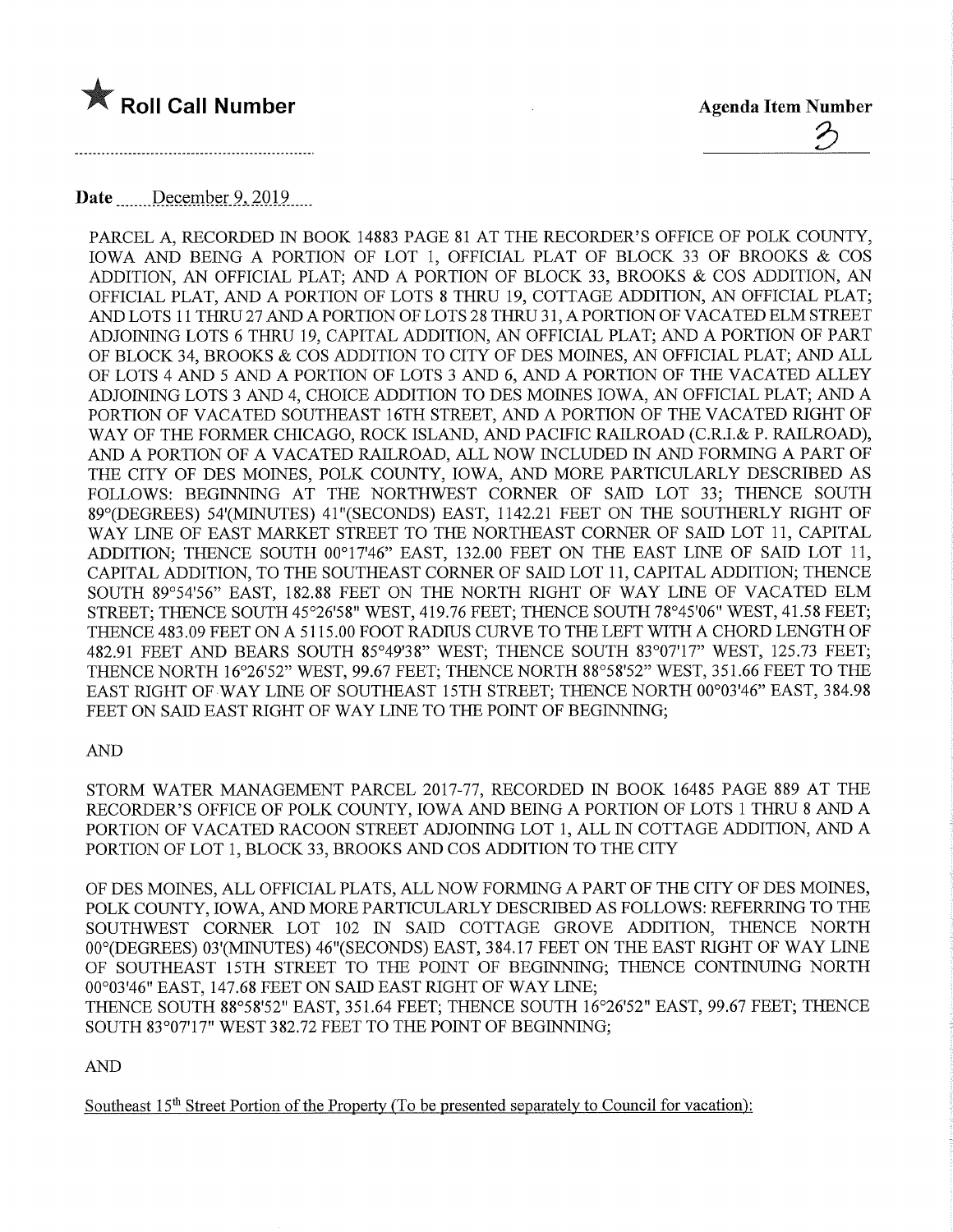

Date December 9, 2019

ALL THAT PART OF VACATED SOUTHEAST 15™ STREET MGHT OF WAY LYING SOUTH OF THE SOUTH RIGHT OF WAY LINE OF VACATED EAST MARKET STREET, AND LYING NORTH OF THE EASTERLY EXTENSION OF THE NORTH LINE OF THE SOUTH 15 FEET OF LOT 8 IN BENNETT PLACE, AN OFFICIAL PLAT, AND ALL LYING WITHIN BROOKS AND COS ADDITION TO THE CITY OF DES MOINES, AN OFFICIAL PLAT, ALL NOW INCLUDED IN AND FORMING A PART OF THE CITY OF DES MOINES, POLK COUNTY, IOWA;

### AND

-**EXCEPT** THE SOUTH 15 FEET OF EAST 15 FEET OF LOT 8-, LOTS 1 THROUGH 24, ALL IN BENNETT PLACE, AN OFFICIAL PLAT;

AND

ALL OF THE VACATED NORTH/SOUTH ALLEY RIGHT OF WAY LYING WEST OF AND ADJOINING LOTS 1 THROUGH 8 IN SAID BENNETT PLACE;

## AND

ALL OF THE VACATED SOUTHEAST 14™ COURT RIGHT OF WAY LYING WEST OF AND ADJOINING LOTS 9 THROUGH 16 IN SAID BENNETT PLACE;

AND

ALL OF THE VACATED NORTH/SOUTH ALLEY RIGHT OF WAY LYING WEST OF AND ADJOINING LOTS 17 THROUGH 24 IN SAID BENNETT PLACE;

AND

LOTS 25 THROUGH 31, -EXCEPT THAT PART OF SAID LOTS LYING WEST OF A LINE DESCRIBED AS FOLLOWS: BEGINNING AT A POINT ON THE NORTH LINE OF SAID LOT 31, SAID POINT BEING 29.75 FEET EAST OF THE NORTHWEST CORNER OF SAID LOT 31, THENCE SOUTH TO A POINT ON THE SOUTH LINE OF SAID LOT 31, SAID POINT BEING 29.5 FEET EAST OF THE SOUTHWEST CORNER OF SAID LOT 31; THENCE SOUTH TO A POINT ON THE NORTH LINE OF SAID LOT 28, SAID POINT BEING 29 FEET EAST OF THE NORTHWEST CORNER OF SAID LOT 28; THENCE SOUTH TO A POINT ON THE NORTH LINE OF SAID LOT 27, SAID POINT BEING 28.75 FEET EAST OF THE NORTHWEST CORNER OF SAID LOT 27; THENCE SOUTH TO A POINT ON THE SOUTH LINE OF SAID LOT 26, SAID POINT BEING 28.5 FEET EAST OF THE SOUTHWEST CORNER OF SAID LOT 26; THENCE SOUTH TO A POINT ON THE SOUTH LINE OF SAID LOT 25, SAID POINT BEING 28 FEET EAST OF THE SOUTHWEST CORNER OF SAID LOT 25, AND SAID POINT BEING THE POINT OF TERMINUS OF SAID LINE-, ALL IN SAID BENNETT PLACE;

## AND

-EXCEPT THE WEST 28 FEET THEREOF-, AND -EXCEPT THE EAST 50 FEET THEREOF-, ALL THAT PART OF BLOCK 49 OF SAID BROOKS AND COS ADDITION TO THE CITY OF DES